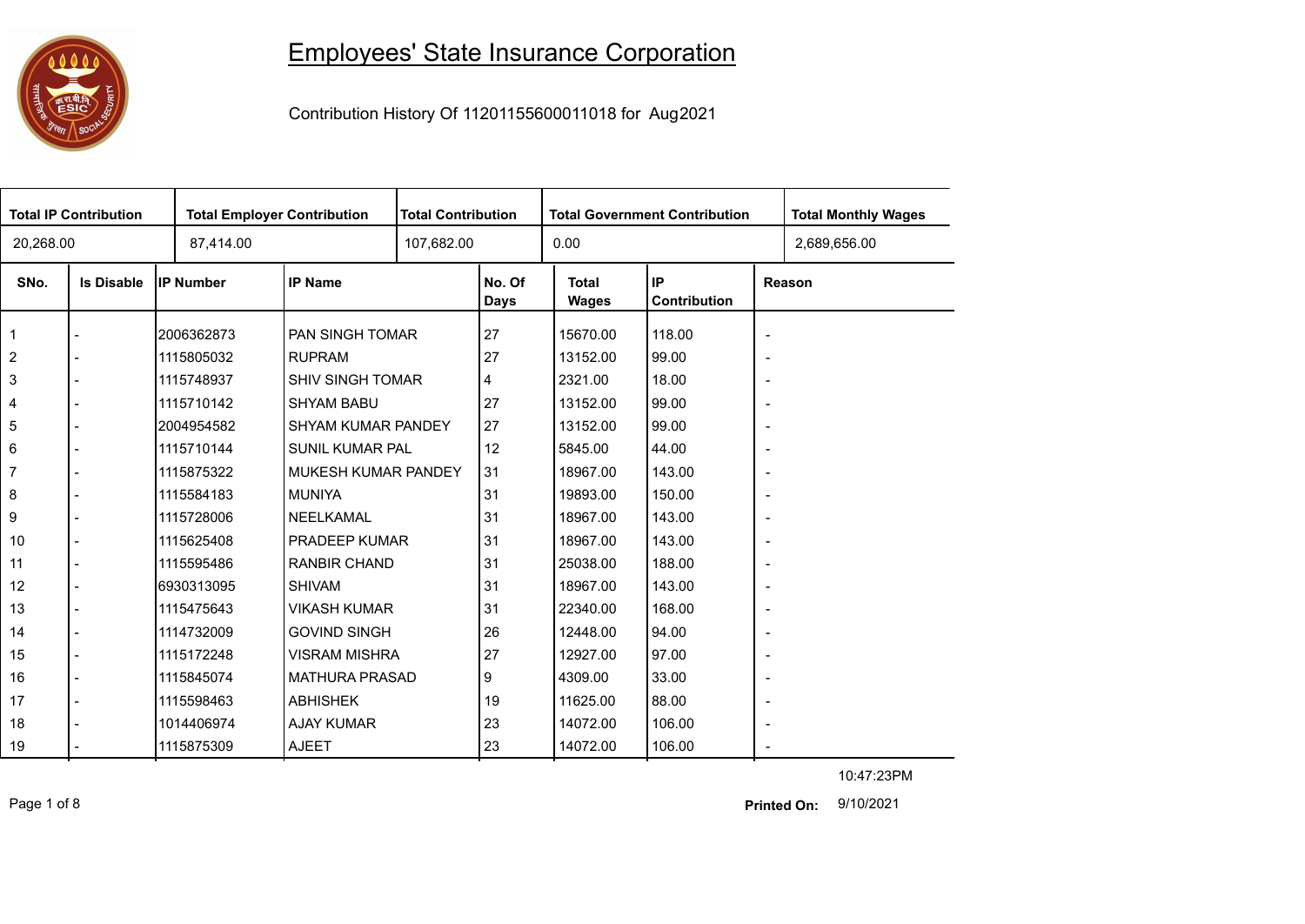| SNo. | <b>Is Disable</b> | <b>IP Number</b> | <b>IP Name</b>                       | No. Of | Total        | IP           | <b>Reason</b> |
|------|-------------------|------------------|--------------------------------------|--------|--------------|--------------|---------------|
|      |                   |                  |                                      | Days   | <b>Wages</b> | Contribution |               |
| 20   |                   | 1115841010       | <b>AKASH</b>                         | 26     | 15908.00     | 120.00       |               |
| 21   |                   | 1115814988       | <b>AKSHAY KUMAR</b>                  | 25     | 15296.00     | 115.00       |               |
| 22   |                   | 1115523790       | <b>AMIT KUMAR</b>                    | 26     | 15908.00     | 120.00       |               |
| 23   |                   | 1013684162       | <b>ANIL KUMAR</b>                    | 25     | 15296.00     | 115.00       |               |
| 24   |                   | 2016235962       | ANIL KUMAR PANDEY                    | 26     | 15908.00     | 120.00       |               |
| 25   |                   | 1014012415       | <b>ANIRUDH</b>                       | 27     | 16520.00     | 124.00       |               |
| 26   |                   | 1115201046       | <b>ANITA</b>                         | 26     | 15908.00     | 120.00       |               |
| 27   |                   | 1115891123       | <b>ANKUL SINGH</b>                   | 24     | 14684.00     | 111.00       |               |
| 28   |                   | 1014178107       | ANUBHAV SINGH                        | 25     | 15296.00     | 115.00       |               |
| 29   |                   | 1013926537       | ANUJ SHARMA                          | 23     | 14072.00     | 106.00       |               |
| 30   |                   | 1115050846       | <b>ARUN KUMAR</b>                    | 15     | 9178.00      | 69.00        |               |
| 31   |                   | 1115201020       | ARUN YADAV                           | 17     | 10401.00     | 78.00        |               |
| 32   |                   | 1115866164       | <b>ASHA</b>                          | 20     | 12237.00     | 92.00        |               |
| 33   |                   | 1114732018       | <b>ASHA DAS</b>                      | 24     | 14684.00     | 111.00       |               |
| 34   |                   | 1115857792       | <b>ASHISH VERMA</b>                  | 23     | 14072.00     | 106.00       |               |
| 35   |                   | 1115809445       | <b>ATUL CHAUHAN</b>                  | 27     | 16520.00     | 124.00       |               |
| 36   |                   | 1115661046       | AVDHESH KUMAR                        | 26     | 15908.00     | 120.00       |               |
| 37   |                   | 1115583864       | <b>AZAD</b>                          | 26     | 15908.00     | 120.00       |               |
| 38   |                   | 1014375658       | <b>BAMBAM KUMAR</b><br><b>PASWAN</b> | 25     | 15296.00     | 115.00       |               |
| 39   |                   | 1115643544       | <b>BHANU PRATAP SINGH</b>            | 20     | 12237.00     | 92.00        |               |
| 40   |                   | 1114287403       | <b>BHARAT KUMAR</b>                  | 27     | 16520.00     | 124.00       |               |
| 41   |                   | 1115070046       | <b>BRAJENDRA KUMAR</b>               | 26     | 15908.00     | 120.00       |               |
| 42   |                   | 1014300355       | <b>BUNTY</b>                         | 26     | 15908.00     | 120.00       |               |
| 43   |                   | 1013634472       | <b>CHANDER PAL</b>                   | 8      | 4895.00      | 37.00        |               |
| 44   |                   | 1115270875       | <b>CHANDNI</b>                       | 22     | 13461.00     | 101.00       |               |
| 45   |                   | 1115852914       | <b>DEEPA</b>                         | 26     | 15908.00     | 120.00       |               |
| 46   |                   | 1115577541       | <b>DEEPAK</b>                        | 19     | 11625.00     | 88.00        |               |
| 47   |                   | 1114211996       | <b>DEVRAJ</b>                        | 21     | 12849.00     | 97.00        |               |
| 48   |                   | 1115112932       | <b>DILIP KUMAR</b>                   | 23     | 14072.00     | 106.00       |               |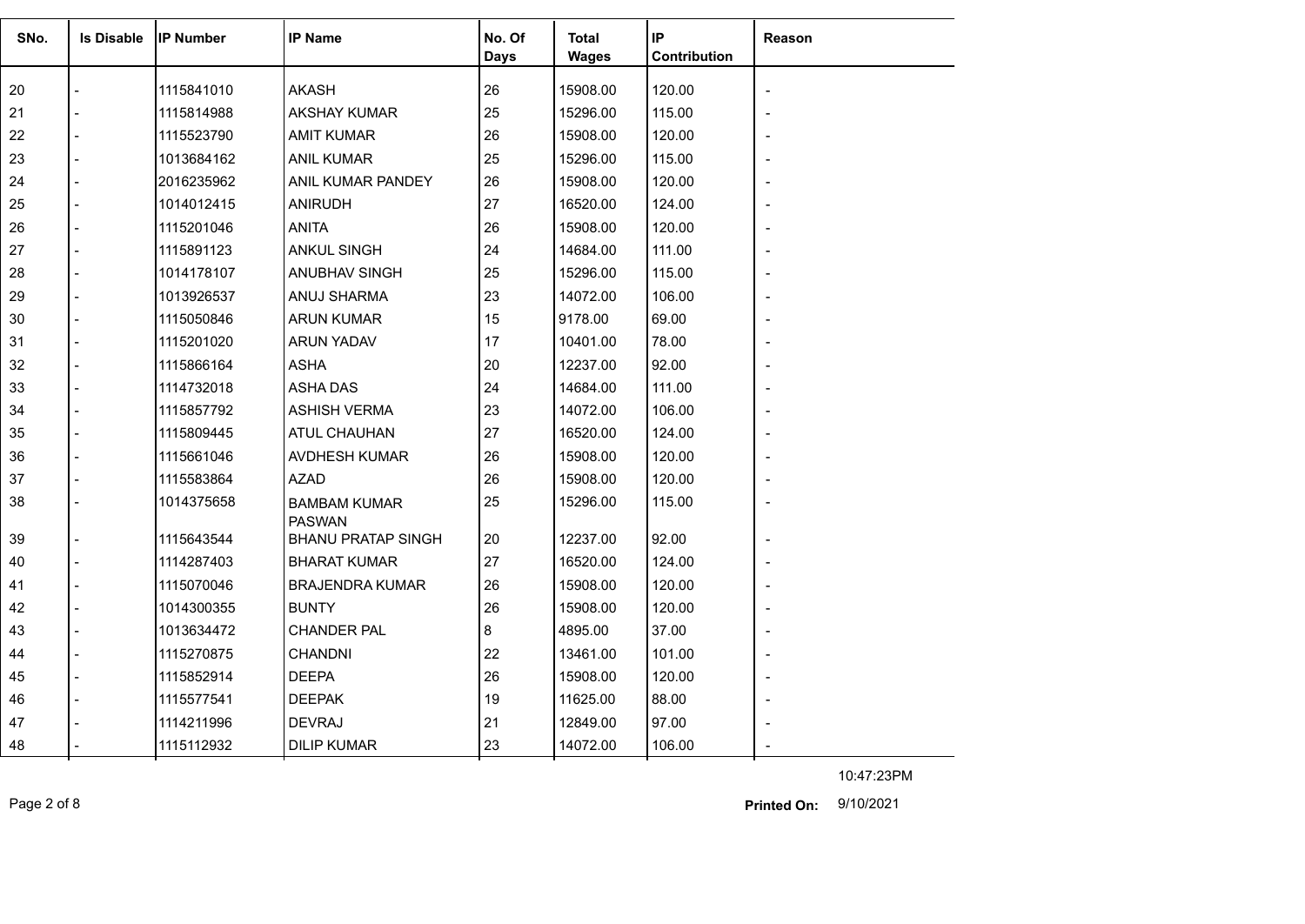| SNo. | <b>Is Disable</b> | <b>IP Number</b> | <b>IP Name</b>          | No. Of<br><b>Days</b> | <b>Total</b><br>Wages | IP<br>Contribution | <b>Reason</b> |
|------|-------------------|------------------|-------------------------|-----------------------|-----------------------|--------------------|---------------|
| 49   |                   | 1115841071       | <b>HADISHA</b>          | 24                    | 14684.00              | 111.00             |               |
| 50   |                   | 1115710147       | <b>HARIBILASH SINGH</b> | 24                    | 14684.00              | 111.00             |               |
| 51   |                   | 1113845761       | <b>HARISH</b>           | 25                    | 15296.00              | 115.00             |               |
| 52   |                   | 1115455377       | <b>HARISH KUMAR</b>     | 25                    | 15296.00              | 115.00             |               |
| 53   |                   | 1013879303       | <b>HEMA SAXENA</b>      | 20                    | 12237.00              | 92.00              |               |
| 54   |                   | 1013687530       | <b>JAGJEEVAN</b>        | 26                    | 15908.00              | 120.00             |               |
| 55   |                   | 1114348252       | <b>JAI BHAGWAN</b>      | 26                    | 15908.00              | 120.00             |               |
| 56   |                   | 1115891114       | <b>KAMLESH DEVI</b>     | 25                    | 15296.00              | 115.00             |               |
| 57   |                   | 1115749639       | <b>KANCHAN</b>          | 25                    | 15296.00              | 115.00             |               |
| 58   |                   | 1115219682       | <b>KAPIL</b>            | 25                    | 15296.00              | 115.00             |               |
| 59   |                   | 1115396112       | <b>KARTIK</b>           | 26                    | 15908.00              | 120.00             |               |
| 60   |                   | 1115875288       | <b>KESHAV KUMAR JHA</b> | 26                    | 15908.00              | 120.00             |               |
| 61   |                   | 1115866165       | <b>KHUSHBOO</b>         | 8                     | 4895.00               | 37.00              |               |
| 62   |                   | 1115595345       | <b>KOMAL KUMARI</b>     | 25                    | 15296.00              | 115.00             |               |
| 63   |                   | 1115749638       | <b>KRANTI</b>           | 20                    | 12237.00              | 92.00              |               |
| 64   |                   | 1115612873       | <b>KULDEEP KUMAR</b>    | 26                    | 15908.00              | 120.00             |               |
| 65   |                   | 1115841024       | LAXMI                   | 26                    | 15908.00              | 120.00             |               |
| 66   |                   | 1014012424       | <b>LOKENDER KUMAR</b>   | 25                    | 15296.00              | 115.00             |               |
| 67   |                   | 1115852906       | MAHADEV KUMAR ROY       | 18                    | 11013.00              | 83.00              |               |
| 68   |                   | 1114211758       | <b>MAMTA</b>            | 25                    | 15296.00              | 115.00             |               |
| 69   |                   | 1115219688       | <b>MANISH KUMAR</b>     | 26                    | 15908.00              | 120.00             |               |
| 70   |                   | 1115875297       | <b>MANJU DEVI</b>       | 23                    | 14072.00              | 106.00             |               |
| 71   |                   | 1115744068       | <b>MANMOHAN SINGH</b>   | 26                    | 15908.00              | 120.00             |               |
| 72   |                   | 1115577516       | <b>MANOJ KUMAR</b>      | 13                    | 7954.00               | 60.00              |               |
| 73   |                   | 2016038892       | <b>MANOJ</b>            | 26                    | 15908.00              | 120.00             |               |
| 74   |                   | 1014335081       | <b>MANOJ KUMAR SAH</b>  | 27                    | 16520.00              | 124.00             |               |
| 75   |                   | 1115595365       | <b>MANOJ PASWAN</b>     | 26                    | 15908.00              | 120.00             |               |
| 76   |                   | 1115857799       | <b>MANOJ SHARMA</b>     | 22                    | 13461.00              | 101.00             |               |
| 77   |                   | 1114211229       | <b>MANTU</b>            | 26                    | 15908.00              | 120.00             |               |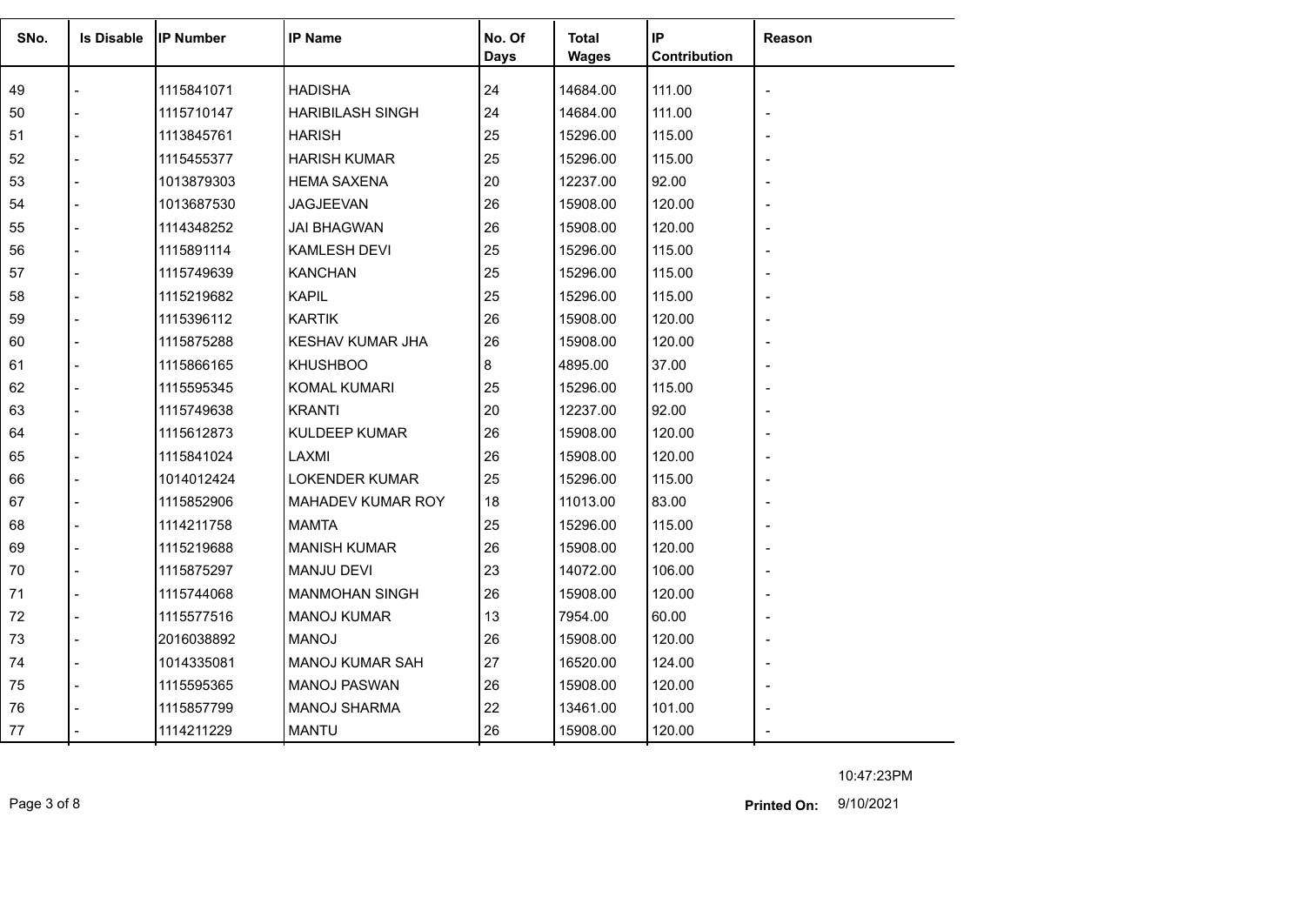| SNo. | <b>Is Disable</b> | <b>IP Number</b> | <b>IP Name</b>                       | No. Of<br><b>Days</b> | <b>Total</b><br><b>Wages</b> | IP<br>Contribution | Reason |
|------|-------------------|------------------|--------------------------------------|-----------------------|------------------------------|--------------------|--------|
| 78   |                   | 1114806728       | MD RIZWAN ALAM                       | 24                    | 14684.00                     | 111.00             |        |
| 79   |                   | 1115852913       | <b>MEENAKSHI</b>                     | 26                    | 15908.00                     | 120.00             |        |
| 80   |                   | 1115891120       | <b>MITHLESH PASWAN</b>               | 25                    | 15296.00                     | 115.00             |        |
| 81   |                   | 1115866162       | <b>MOHAMMAD RIZWAN</b>               | 23                    | 14072.00                     | 106.00             |        |
| 82   |                   | 1115744071       | <b>MOHIT KUMAR GUPTA</b>             | 26                    | 15908.00                     | 120.00             |        |
| 83   |                   | 1115744063       | <b>MOHIT SHARMA</b>                  | 23                    | 14072.00                     | 106.00             |        |
| 84   |                   | 1115634387       | <b>MUKESH KUMAR</b>                  | 21                    | 12849.00                     | 97.00              |        |
| 85   |                   | 1014178106       | <b>MUKESH KUMAR GUPTA</b>            | 23                    | 14072.00                     | 106.00             |        |
| 86   |                   | 1115809555       | <b>MUKESH KUMAR</b><br><b>PODDAR</b> | 26                    | 15908.00                     | 120.00             |        |
| 87   |                   | 2016634914       | <b>MUNNI DEVI</b>                    | 23                    | 14072.00                     | 106.00             |        |
| 88   |                   | 1115867137       | <b>NAMRTA SINGH</b>                  | 24                    | 14684.00                     | 111.00             |        |
| 89   |                   | 1013634351       | <b>NARENDER</b>                      | 26                    | 15908.00                     | 120.00             |        |
| 90   |                   | 1013823274       | <b>NEELAM</b>                        | 26                    | 15908.00                     | 120.00             |        |
| 91   |                   | 1115523767       | <b>NEERAJ KUMAR</b>                  | 18                    | 11013.00                     | 83.00              |        |
| 92   |                   | 1014193451       | ONKAR KUMAR PASWAN                   | 26                    | 15908.00                     | 120.00             |        |
| 93   |                   | 1115891050       | <b>ONKAR SINGH</b>                   | 26                    | 15908.00                     | 120.00             |        |
| 94   |                   | 1114420800       | <b>PARDEEP</b>                       | 25                    | 15296.00                     | 115.00             |        |
| 95   |                   | 1115577534       | PRADEEP KUMAR SINGH                  | 26                    | 19291.00                     | 145.00             |        |
| 96   |                   | 1115093056       | <b>PAVNESH KUMAR</b>                 | 26                    | 15908.00                     | 120.00             |        |
| 97   |                   | 1114211976       | <b>PAWAN</b>                         | 21                    | 12849.00                     | 97.00              |        |
| 98   |                   | 1115561375       | PINTU GAUTAM                         | 7                     | 4283.00                      | 33.00              |        |
| 99   |                   | 1013847198       | <b>PRABHA</b>                        | 19                    | 11625.00                     | 88.00              |        |
| 100  |                   | 1115270867       | <b>PREMNARAYAN</b>                   | 27                    | 16520.00                     | 124.00             |        |
| 101  |                   | 1014091977       | <b>PUSHPA DEVI</b>                   | 17                    | 10401.00                     | 78.00              |        |
| 102  |                   | 1014092601       | <b>MD RABBANI</b>                    | 21                    | 12849.00                     | 97.00              |        |
| 103  |                   | 1115396117       | RAGHUNANDAN KUMAR                    | 26                    | 15908.00                     | 120.00             |        |
| 104  |                   | 1115561362       | <b>RAHUL KUMAR</b>                   | 24                    | 14684.00                     | 111.00             |        |
| 105  |                   | 1322959365       | <b>RAJ KISHOR</b>                    | 23                    | 14072.00                     | 106.00             |        |
| 106  |                   | 1115866161       | RAJ KUMAR                            | 24                    | 14684.00                     | 111.00             |        |

Page 4 of 8 9/10/2021 **Printed On:**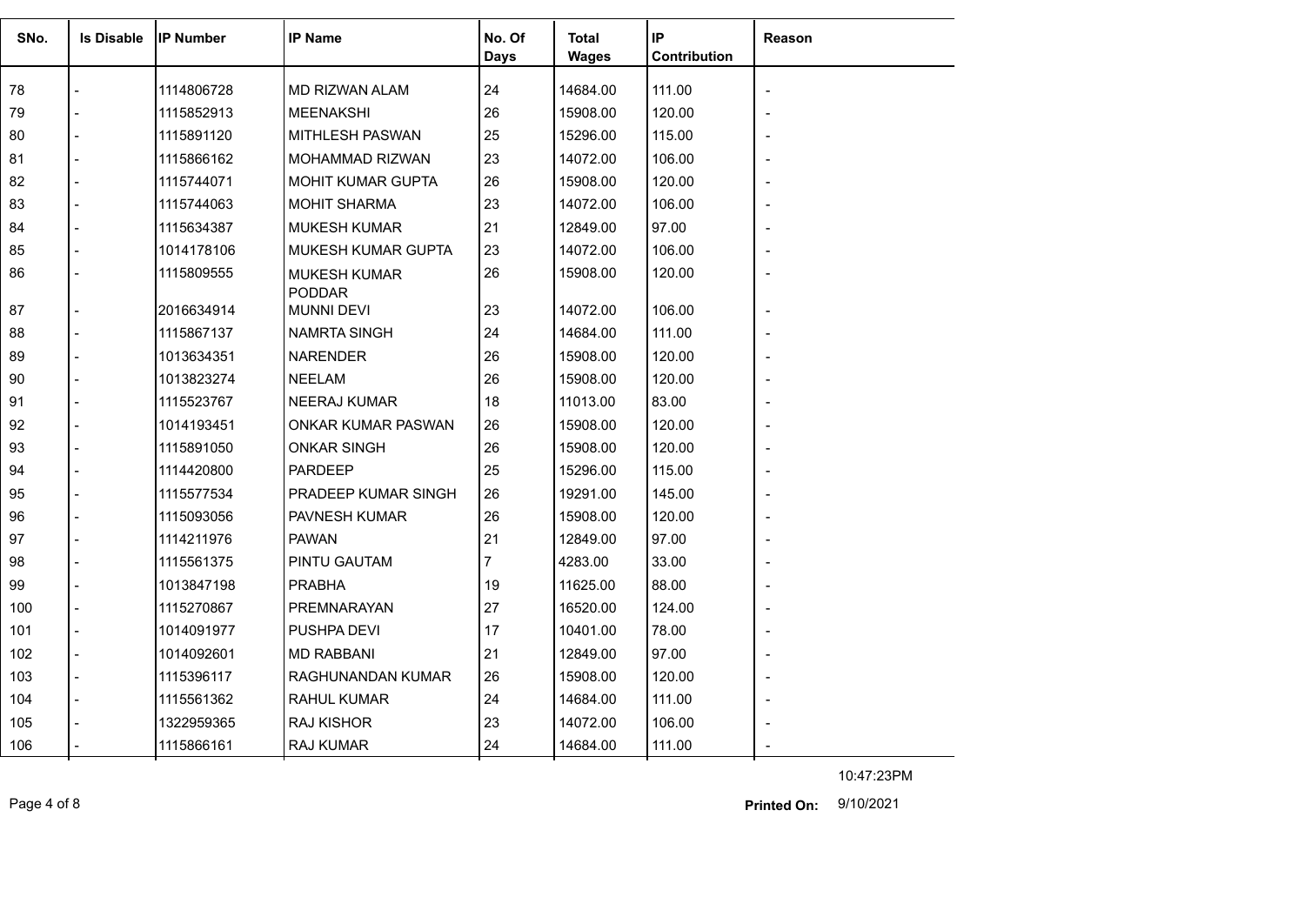| SNo. | <b>Is Disable</b>        | <b>IIP Number</b> | <b>IP Name</b>                       | No. Of      | <b>Total</b> | IP           | <b>Reason</b> |
|------|--------------------------|-------------------|--------------------------------------|-------------|--------------|--------------|---------------|
|      |                          |                   |                                      | <b>Days</b> | <b>Wages</b> | Contribution |               |
| 107  |                          | 1114591633        | RAJA RAM                             | 23          | 14072.00     | 106.00       |               |
| 108  |                          | 1115622121        | RAJEEV KUMAR                         | 22          | 13461.00     | 101.00       |               |
| 109  |                          | 1115857762        | <b>RAJESH</b>                        | 21          | 12849.00     | 97.00        |               |
| 110  |                          | 1115675447        | <b>RAJU KUMAR</b>                    | 25          | 15296.00     | 115.00       |               |
| 111  | $\overline{a}$           | 1114348256        | RAJU KUMAR                           | 26          | 15908.00     | 120.00       |               |
| 112  | $\overline{a}$           | 1115595296        | RAKESH KUMAR JHA                     | 24          | 14684.00     | 111.00       |               |
| 113  |                          | 1115433634        | <b>RAKESH KUMAR</b><br><b>NAMDEV</b> | 25          | 15296.00     | 115.00       |               |
| 114  | $\overline{a}$           | 1013715701        | RAM AVADH                            | 27          | 16520.00     | 124.00       |               |
| 115  |                          | 2213638435        | RAM KUMAR                            | 24          | 14684.00     | 111.00       |               |
| 116  |                          | 1115577444        | <b>RAM KUMAR</b>                     | 16          | 9790.00      | 74.00        |               |
| 117  |                          | 1115487427        | <b>RAM MOHAN</b>                     | 16          | 9790.00      | 74.00        |               |
| 118  |                          | 1115788057        | <b>RANJIT KUMAR</b>                  | 25          | 15296.00     | 115.00       |               |
| 119  |                          | 1014056066        | <b>RAVI KUMAR</b>                    | 26          | 15908.00     | 120.00       |               |
| 120  | $\overline{a}$           | 1114827115        | <b>RAVINDRA</b>                      | 22          | 13461.00     | 101.00       |               |
| 121  |                          | 2213539046        | <b>RAVINDER KUMAR</b>                | 26          | 15908.00     | 120.00       |               |
| 122  |                          | 1115841063        | <b>REENA DEVI</b>                    | 26          | 15908.00     | 120.00       |               |
| 123  | $\blacksquare$           | 1115580451        | <b>REKHA</b>                         | 26          | 15908.00     | 120.00       |               |
| 124  | $\blacksquare$           | 1115891127        | <b>RINKI</b>                         | 20          | 12237.00     | 92.00        |               |
| 125  | $\blacksquare$           | 1115891077        | RITIK KUMAR RANJAN                   | 26          | 15908.00     | 120.00       |               |
| 126  | $\blacksquare$           | 1115761364        | <b>ROHIT KUMAR</b>                   | 20          | 12237.00     | 92.00        |               |
| 127  | $\overline{\phantom{a}}$ | 1115857779        | <b>ROHIT KUMAR</b>                   | 24          | 14684.00     | 111.00       |               |
| 128  |                          | 1115487433        | <b>SACHIN</b>                        | 24          | 14684.00     | 111.00       |               |
| 129  | $\overline{a}$           | 1115857773        | <b>SAGAR CHAUHAN</b>                 | 25          | 15296.00     | 115.00       |               |
| 130  | $\overline{\phantom{a}}$ | 1115728009        | <b>SAHIL KUMAR</b>                   | 26          | 15908.00     | 120.00       |               |
| 131  | $\blacksquare$           | 1114348147        | SANDEEP SINGH                        | 21          | 15581.00     | 117.00       |               |
| 132  |                          | 1115875302        | <b>SANJAY KUMAR</b>                  | 26          | 15908.00     | 120.00       |               |
| 133  | $\blacksquare$           | 1115788062        | SANJAY YADAV                         | 17          | 10401.00     | 78.00        |               |
| 134  |                          | 1013734416        | SANJEEV                              |             | 612.00       | 5.00         |               |
| 135  |                          | 1115840999        | SANJU                                | 23          | 14072.00     | 106.00       |               |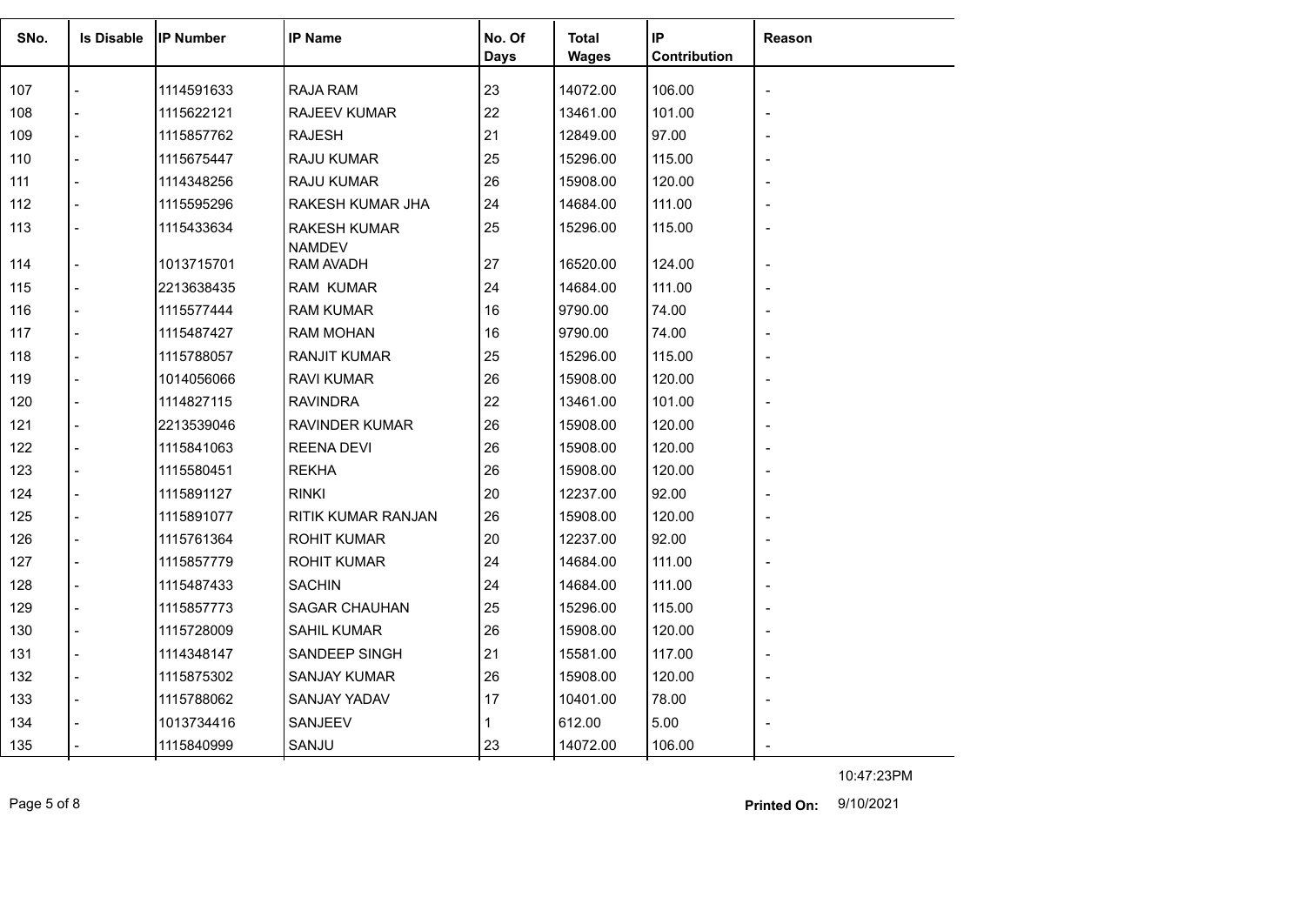| SNo. | <b>Is Disable</b> | <b>IP Number</b> | <b>IP Name</b>       | No. Of<br><b>Days</b> | Total<br><b>Wages</b> | IP<br>Contribution | Reason         |
|------|-------------------|------------------|----------------------|-----------------------|-----------------------|--------------------|----------------|
| 136  |                   | 1115845746       | SANJU DEVI           | 25                    | 15296.00              | 115.00             |                |
| 137  |                   | 1115809417       | <b>SANTOSH</b>       | 26                    | 15908.00              | 120.00             |                |
| 138  |                   | 1115857785       | <b>SANTOSH KUMAR</b> | 24                    | 14684.00              | 111.00             |                |
| 139  |                   | 2013005319       | <b>SANTOSH</b>       | 26                    | 19291.00              | 145.00             |                |
| 140  |                   | 1115736560       | SARITA DEVI          | 22                    | 13461.00              | 101.00             |                |
| 141  |                   | 2013713287       | <b>SARVINDER</b>     | 25                    | 15296.00              | 115.00             |                |
| 142  |                   | 1014203081       | SARVESH KUMAR        | 27                    | 16520.00              | 124.00             |                |
| 143  |                   | 1114929236       | <b>SAVITRI</b>       | 14                    | 8566.00               | 65.00              |                |
| 144  |                   | 1115891108       | <b>SAWAN PASWAN</b>  | 26                    | 15908.00              | 120.00             |                |
| 145  |                   | 1115852910       | <b>SEEMA TIWARI</b>  | 22                    | 13461.00              | 101.00             | $\blacksquare$ |
| 146  |                   | 1013823285       | <b>SHAMBHOO</b>      | 27                    | 20033.00              | 151.00             |                |
| 147  |                   | 1014099772       | SHARWAN KUMAR RAM    | 25                    | 15296.00              | 115.00             |                |
| 148  |                   | 1115875279       | <b>SHIV NARAYAN</b>  | 27                    | 16520.00              | 124.00             |                |
| 149  |                   | 1115595373       | <b>SHIVAM SINGH</b>  | 26                    | 15908.00              | 120.00             |                |
| 150  |                   | 1115577456       | SHIVENDER KUMAR      | 26                    | 15908.00              | 120.00             |                |
| 151  |                   | 1114897129       | SHRVAN KUMAR MANDAL  | 27                    | 16520.00              | 124.00             |                |
| 152  |                   | 1115788060       | SHUBHAM BERA         | 23                    | 14072.00              | 106.00             |                |
| 153  |                   | 1115774957       | <b>SONIA</b>         | 24                    | 14684.00              | 111.00             |                |
| 154  |                   | 1115595429       | SONU KUMAR PASVAN    | 26                    | 15908.00              | 120.00             |                |
| 155  |                   | 1115865299       | SONU KUMAR SINGH     | 23                    | 14072.00              | 106.00             |                |
| 156  |                   | 1115797092       | <b>SUBHASH</b>       | 26                    | 15908.00              | 120.00             |                |
| 157  |                   | 1115774966       | <b>SUBHASH</b>       | 25                    | 15296.00              | 115.00             |                |
| 158  |                   | 1115093049       | SUBHASH CHANDRA      | 23                    | 14072.00              | 106.00             |                |
| 159  |                   | 1114444405       | <b>SUNIL</b>         | 25                    | 15296.00              | 115.00             |                |
| 160  |                   | 1013505821       | <b>SUNIL KUMAR</b>   | 25                    | 15296.00              | 115.00             |                |
| 161  |                   | 1115577400       | <b>SUNIL KUMAR</b>   | 22                    | 13461.00              | 101.00             | $\blacksquare$ |
| 162  |                   | 1115577511       | <b>SURAJ</b>         | 24                    | 14990.00              | 113.00             |                |
| 163  |                   | 1115270881       | <b>SURAJ KUMAR</b>   | 25                    | 15296.00              | 115.00             |                |
| 164  |                   | 1115891134       | SURAJ KUMAR JHA      | 23                    | 14072.00              | 106.00             |                |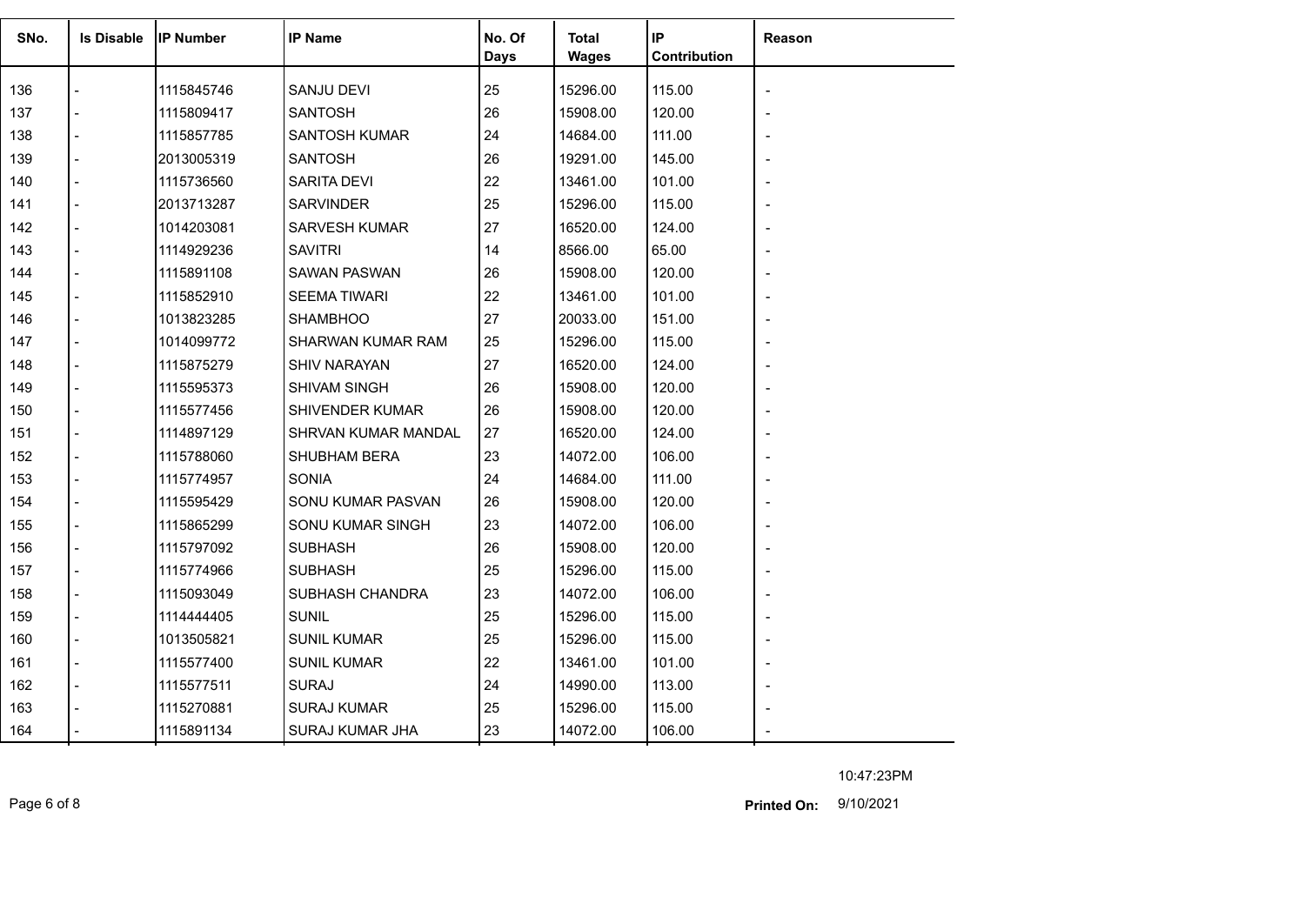| SNo. | <b>Is Disable</b> | <b>IIP Number</b> | <b>IP Name</b>                          | No. Of         | Total        | IP           | <b>Reason</b> |
|------|-------------------|-------------------|-----------------------------------------|----------------|--------------|--------------|---------------|
|      |                   |                   |                                         | <b>Days</b>    | <b>Wages</b> | Contribution |               |
| 165  |                   | 1013645087        | SURENDER-1                              | 27             | 16520.00     | 124.00       |               |
| 166  |                   | 1013508445        | <b>SURESH KUMAR</b>                     | 25             | 18549.00     | 140.00       |               |
| 167  |                   | 1115455368        | <b>SURUCHI</b>                          | 19             | 11625.00     | 88.00        |               |
| 168  |                   | 1115788063        | <b>SURYAKANT SAINI</b>                  | 26             | 15908.00     | 120.00       |               |
| 169  |                   | 1115875283        | <b>SUSHILA</b>                          | 25             | 15296.00     | 115.00       |               |
| 170  |                   | 1115857788        | <b>SWEETY</b>                           | 17             | 10401.00     | 78.00        |               |
| 171  |                   | 1115774949        | <b>TULSI KUMARI</b>                     | 24             | 14684.00     | 111.00       |               |
| 172  |                   | 1115643527        | <b>VIKAS KUMAR SAH</b>                  | 25             | 15296.00     | 115.00       |               |
| 173  |                   | 1115852909        | <b>VIKASH</b>                           | 24             | 14684.00     | 111.00       |               |
| 174  |                   | 2017754686        | <b>VIKRAM SINGH</b>                     | 25             | 15296.00     | 115.00       |               |
| 175  |                   | 1115702610        | <b>VINOD</b>                            | 19             | 11625.00     | 88.00        |               |
| 176  |                   | 1014031059        | <b>VINOD</b>                            | 21             | 12849.00     | 97.00        |               |
| 177  |                   | 1014065777        | <b>VIPIN KUMAR</b>                      | 15             | 9178.00      | 69.00        |               |
| 178  |                   | 1114212014        | <b>VISHAL SAINI</b>                     | 25             | 15296.00     | 115.00       |               |
| 179  |                   | 1115693461        | <b>WIPIN KUMAR</b>                      | 24             | 14684.00     | 111.00       |               |
| 180  |                   | 1114732017        | AVINASH KUMAR                           | 25             | 15296.00     | 115.00       |               |
| 181  |                   | 1114226715        | <b>SUNIL KUMAR</b>                      | 2              | 1224.00      | 10.00        |               |
| 182  |                   | 1115905925        | AASISH KUMAR ROY                        | 6              | 3671.00      | 28.00        |               |
| 183  |                   | 1115905851        | <b>AKASH</b>                            | 11             | 6730.00      | 51.00        |               |
| 184  |                   | 1115905908        | ANNU VISHWAKARMA                        | 7              | 4283.00      | 33.00        |               |
| 185  |                   | 2018210631        | <b>BABITA SINGH</b>                     | 19             | 11625.00     | 88.00        |               |
| 186  |                   | 1115905808        | <b>BUNTY</b>                            | 16             | 9790.00      | 74.00        |               |
| 187  | $\blacksquare$    | 1115905766        | <b>INDDRAJIT KUMAR</b><br><b>MANDAL</b> | 17             | 10401.00     | 78.00        |               |
| 188  | $\overline{a}$    | 1115905823        | KAMNI DEVI                              | $\overline{c}$ | 1224.00      | 10.00        |               |
| 189  | $\overline{a}$    | 1115905844        | <b>KISHAN KUMAR</b>                     | 13             | 7954.00      | 60.00        |               |
| 190  |                   | 1115905856        | LAXMI                                   | 11             | 6730.00      | 51.00        |               |
| 191  |                   | 1115905916        | <b>MANOJ KUMAR</b>                      | 5              | 3059.00      | 23.00        |               |
| 192  |                   | 2017715259        | PANKAJ KUMAR                            | 25             | 15296.00     | 115.00       |               |
| 193  |                   | 1115905886        | PARDEEP                                 | 5              | 3059.00      | 23.00        |               |